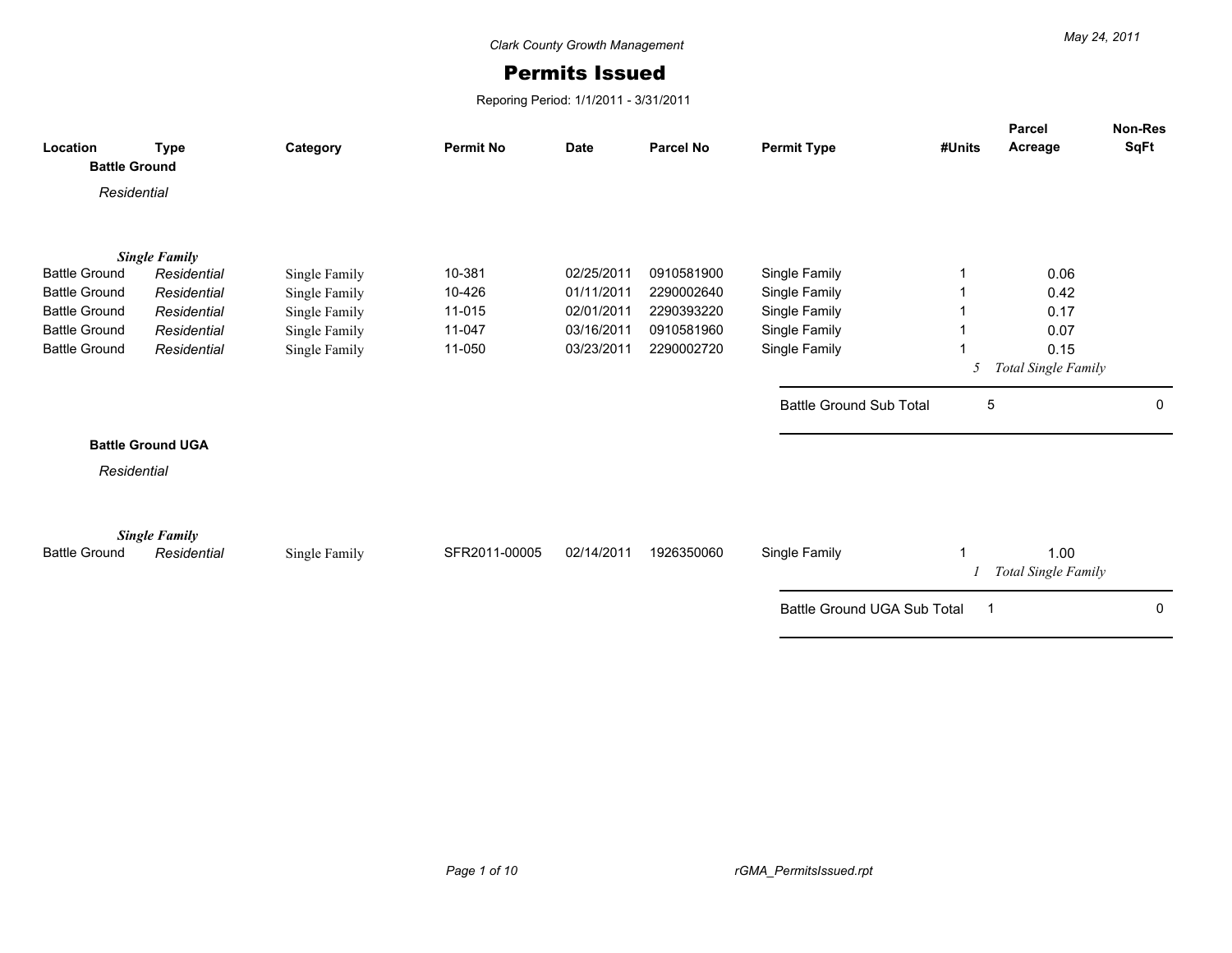| Location | <b>Type</b>          | Category      | <b>Permit No</b> | <b>Date</b> | <b>Parcel No</b> | <b>Permit Type</b> | #Units | <b>Parcel</b><br>Acreage   | Non-Res<br><b>SqFt</b> |
|----------|----------------------|---------------|------------------|-------------|------------------|--------------------|--------|----------------------------|------------------------|
| Camas    |                      |               |                  |             |                  |                    |        |                            |                        |
|          | Residential          |               |                  |             |                  |                    |        |                            |                        |
|          |                      |               |                  |             |                  |                    |        |                            |                        |
|          |                      |               |                  |             |                  |                    |        |                            |                        |
|          | <b>Single Family</b> |               |                  |             |                  |                    |        |                            |                        |
| Camas    | Residential          | Single Family | 201101           | 01/03/2011  | 1759560180       | Single Family      |        | 0.22                       |                        |
| Camas    | Residential          | Single Family | 201102           | 01/03/2011  | 1759560200       | Single Family      |        | 0.22                       |                        |
| Camas    | Residential          | Single Family | 201103           | 01/04/2011  | 1277440420       | Single Family      |        | 0.24                       |                        |
| Camas    | Residential          | Single Family | 201104           | 01/05/2011  | 1254030120       | Single Family      |        | 0.17                       |                        |
| Camas    | Residential          | Single Family | 201105           | 01/28/2011  | 0849210420       | Single Family      |        | 0.24                       |                        |
| Camas    | Residential          | Single Family | 201106           | 01/31/2011  | 0819581960       | Single Family      |        | 0.15                       |                        |
| Camas    | Residential          | Single Family | 201107           | 01/31/2011  | 1759560240       | Single Family      |        | 0.25                       |                        |
| Camas    | Residential          | Single Family | 201108           | 02/07/2011  | 1277440560       | Single Family      |        | 0.19                       |                        |
| Camas    | Residential          | Single Family | 201109           | 02/09/2011  | 1759440040       | Single Family      |        | 0.25                       |                        |
| Camas    | Residential          | Single Family | 201110           | 02/09/2011  | 1254030160       | Single Family      |        | 0.17                       |                        |
| Camas    | Residential          | Single Family | 201111           | 02/15/2011  | 0849212020       | Single Family      |        | 0.37                       |                        |
| Camas    | Residential          | Single Family | 201112           | 02/16/2011  | 0849212200       | Single Family      |        | 0.25                       |                        |
| Camas    | Residential          | Single Family | 201113           | 02/25/2011  | 1254030780       | Single Family      |        | 0.16                       |                        |
| Camas    | Residential          | Single Family | 201114           | 03/03/2011  | 0849211000       | Single Family      |        | 0.24                       |                        |
| Camas    | Residential          | Single Family | 201115           | 03/14/2011  | 0849210100       | Single Family      |        | 0.24                       |                        |
| Camas    | Residential          | Single Family | 201116           | 03/14/2011  | 0888000000       | Single Family      |        | 0.11                       |                        |
| Camas    | Residential          | Single Family | 201117           | 03/15/2011  | 1254030840       | Single Family      |        | 0.29                       |                        |
| Camas    | Residential          | Single Family | 201118           | 03/15/2011  | 1254030600       | Single Family      |        | 0.20                       |                        |
| Camas    | Residential          | Single Family | 201119           | 03/17/2011  | 1277440400       | Single Family      |        | 0.23                       |                        |
| Camas    | Residential          | Single Family | 201120           | 03/25/2011  | 0849211440       | Single Family      |        | 0.26                       |                        |
| Camas    | Residential          | Single Family | 201121           | 03/25/2011  | 1253940020       | Single Family      |        | 0.27                       |                        |
| Camas    | Residential          | Single Family | 201122           | 03/31/2011  | 1277440200       | Single Family      |        | 0.22                       |                        |
|          |                      |               |                  |             |                  |                    | 22     | <b>Total Single Family</b> |                        |
|          |                      |               |                  |             |                  |                    |        |                            |                        |
|          |                      |               |                  |             |                  | Camas Sub Total    | 22     |                            | 0                      |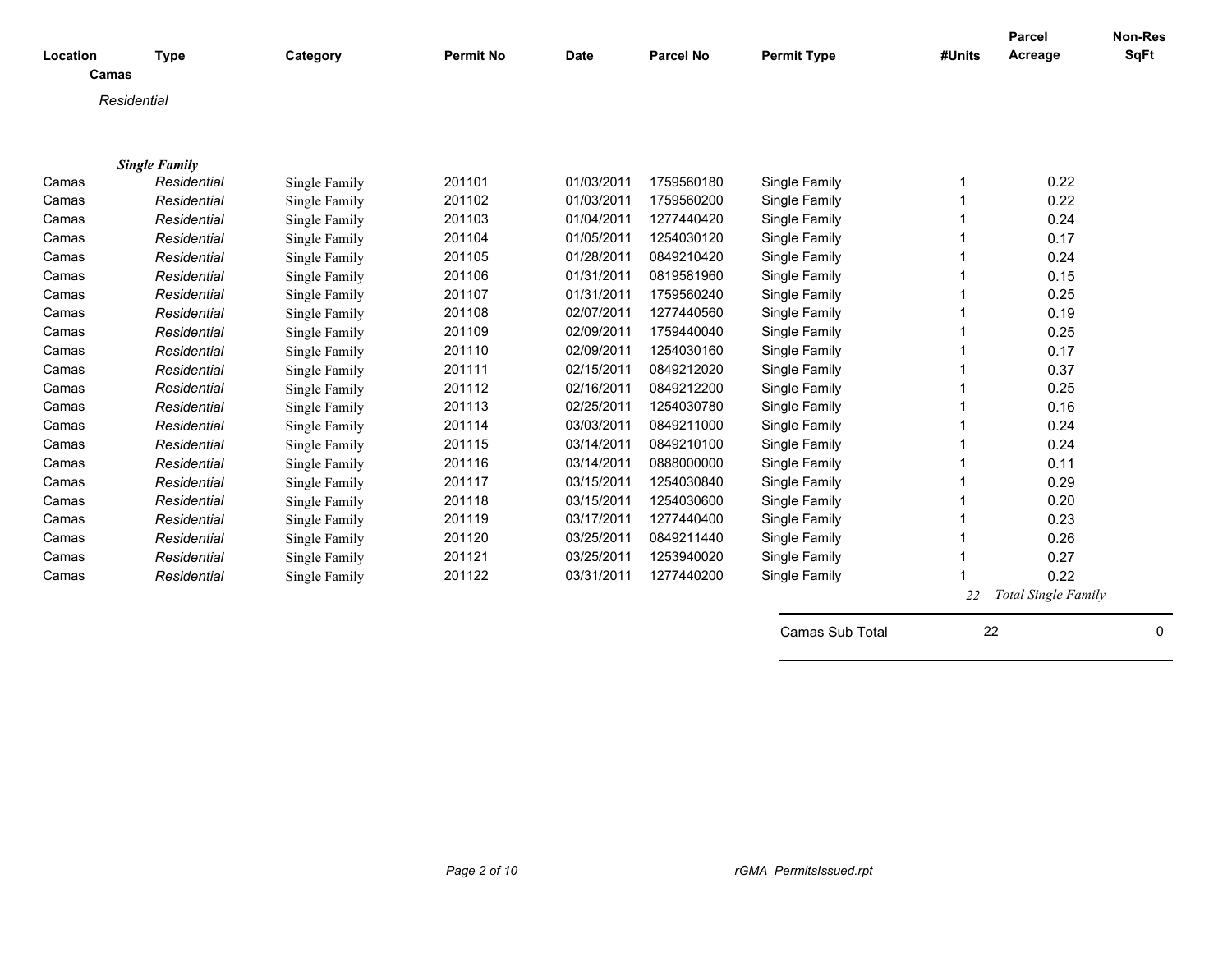| Location<br><b>La Center</b> | <b>Type</b>                         | Category      | <b>Permit No</b> | <b>Date</b> | <b>Parcel No</b> | <b>Permit Type</b>      | #Units | Parcel<br>Acreage                   | Non-Res<br>SqFt |
|------------------------------|-------------------------------------|---------------|------------------|-------------|------------------|-------------------------|--------|-------------------------------------|-----------------|
|                              | Residential                         |               |                  |             |                  |                         |        |                                     |                 |
| La Center                    | <b>Single Family</b><br>Residential | Single Family | RN10-888         | 02/28/2011  | 2588940360       | Single Family           |        | 0.18<br><b>Total Single Family</b>  |                 |
|                              |                                     |               |                  |             |                  | La Center Sub Total     |        |                                     | $\overline{0}$  |
|                              | La Center UGA<br>Residential        |               |                  |             |                  |                         |        |                                     |                 |
| La Center UG <sub>/</sub>    | <b>Single Family</b><br>Residential | Single Family | SFR2010-00377    | 01/03/2011  | 2587750000       | Single Family           |        | 20.37<br><b>Total Single Family</b> | PER M.          |
|                              |                                     |               |                  |             |                  | La Center UGA Sub Total |        |                                     | $\overline{0}$  |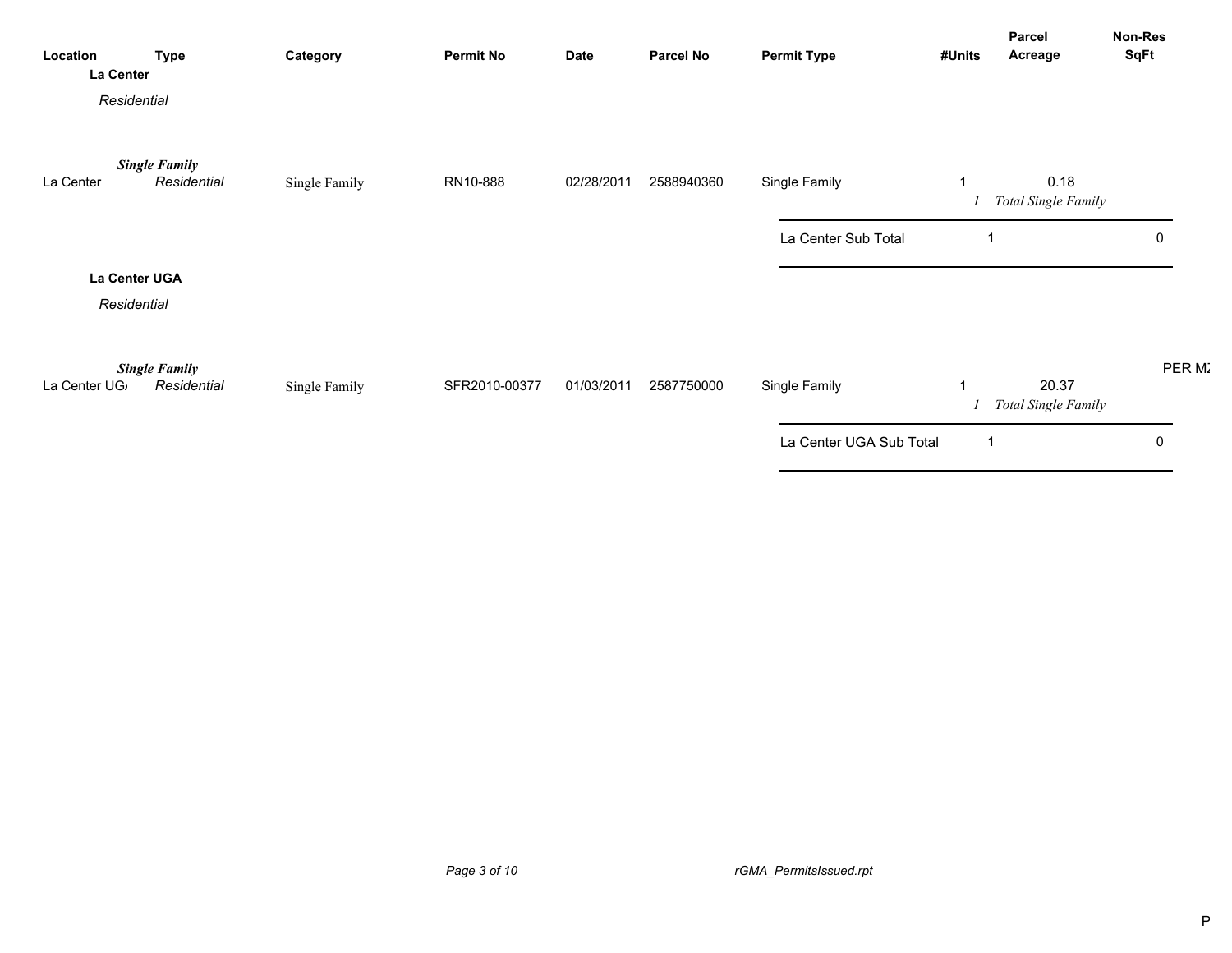| Location    | <b>Type</b>          | Category      | <b>Permit No</b> | <b>Date</b> | <b>Parcel No</b> | <b>Permit Type</b>   | #Units | <b>Parcel</b><br>Acreage   | <b>Non-Res</b><br>SqFt |
|-------------|----------------------|---------------|------------------|-------------|------------------|----------------------|--------|----------------------------|------------------------|
| Ridgefield  |                      |               |                  |             |                  |                      |        |                            |                        |
| Residential |                      |               |                  |             |                  |                      |        |                            |                        |
|             |                      |               |                  |             |                  |                      |        |                            |                        |
|             |                      |               |                  |             |                  |                      |        |                            |                        |
|             | <b>Single Family</b> |               |                  |             |                  |                      |        |                            |                        |
| Ridgefield  | Residential          | Single Family | BLD-10-0128      | 02/25/2011  | 2160240020       | Single Family        | 1      | 2.17                       |                        |
| Ridgefield  | Residential          | Single Family | BLD-11-0002      | 02/14/2011  | 2200322260       | Single Family        |        | 0.16                       |                        |
| Ridgefield  | Residential          | Single Family | BLD-11-0003      | 01/25/2011  | 9860282130       | Single Family        |        | 0.11                       |                        |
| Ridgefield  | Residential          | Single Family | BLD-11-0004      | 02/23/2011  | 2200322040       | Single Family        |        | 0.17                       |                        |
| Ridgefield  | Residential          | Single Family | BLD-11-0005      | 02/14/2011  | 2200322220       | Single Family        |        | 0.15                       |                        |
| Ridgefield  | Residential          | Single Family | BLD-11-0006      | 02/02/2011  | 9860276400       | Single Family        |        | 0.25                       |                        |
| Ridgefield  | Residential          | Single Family | BLD-11-0008      | 02/09/2011  | 9860281690       | Single Family        |        | 0.11                       |                        |
| Ridgefield  | Residential          | Single Family | BLD-11-0009      | 02/10/2011  | 9860281800       | Single Family        |        | 0.13                       |                        |
| Ridgefield  | Residential          | Single Family | BLD-11-0010      | 02/17/2011  | 9860289580       | Single Family        |        | 0.18                       |                        |
| Ridgefield  | Residential          | Single Family | BLD-11-0012      | 02/25/2011  | 9860289310       | Single Family        |        | 0.22                       |                        |
| Ridgefield  | Residential          | Single Family | BLD-11-0013      | 02/28/2011  | 9860282270       | Single Family        | 1      | 0.16                       |                        |
| Ridgefield  | Residential          | Single Family | BLD-11-0017      | 03/23/2011  | 2160440920       | Single Family        |        | 0.12                       |                        |
| Ridgefield  | Residential          | Single Family | BLD-11-0018      | 03/14/2011  | 9860282500       | Single Family        |        | 0.05                       |                        |
| Ridgefield  | Residential          | Single Family | BLD-11-0019      | 03/14/2011  | 9860282510       | Single Family        | 1      | 0.04                       |                        |
| Ridgefield  | Residential          | Single Family | BLD-11-0020      | 03/14/2011  | 9860282520       | Single Family        |        | 0.05                       |                        |
|             |                      |               |                  |             |                  |                      | 15     | <b>Total Single Family</b> |                        |
|             |                      |               |                  |             |                  | Ridgefield Sub Total | 15     |                            | 0                      |
|             |                      |               |                  |             |                  |                      |        |                            |                        |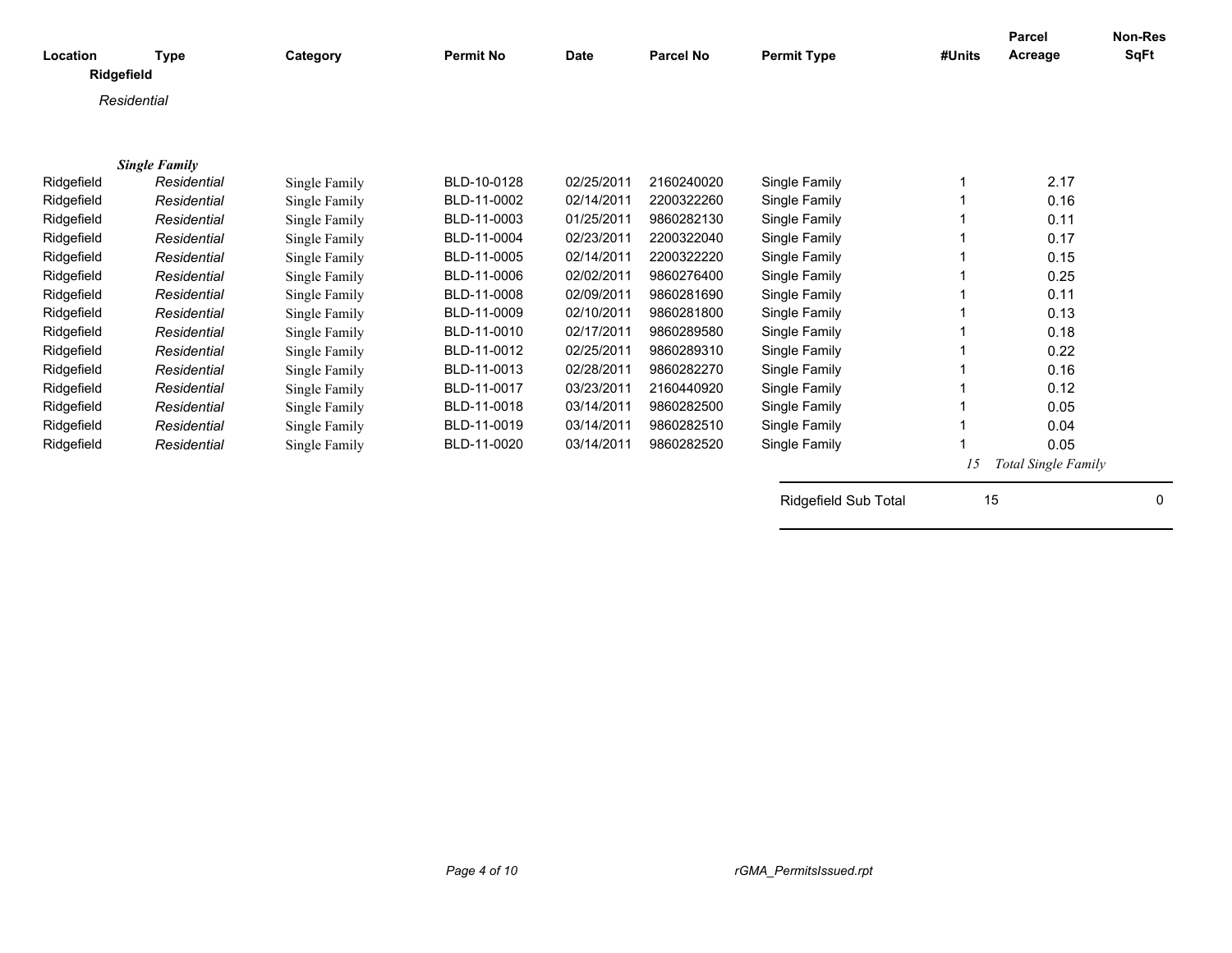| Location<br><b>Vancouver</b> | <b>Type</b>                | Category                       | <b>Permit No</b>               | <b>Date</b> | <b>Parcel No</b> | <b>Permit Type</b>             | #Units                  | Parcel<br>Acreage  | <b>Non-Res</b><br><b>SqFt</b> |
|------------------------------|----------------------------|--------------------------------|--------------------------------|-------------|------------------|--------------------------------|-------------------------|--------------------|-------------------------------|
|                              | Non-Residential            |                                |                                |             |                  |                                |                         |                    |                               |
|                              |                            |                                |                                |             |                  |                                |                         |                    |                               |
|                              |                            |                                |                                |             |                  |                                |                         |                    |                               |
| Vancouver                    | Non-Residential            | <b>Commercial Retail</b>       | COM2010-00356                  | 02/17/2011  | 0240100000       | <b>Commercial Retail</b>       |                         | 0.12               | 13,008                        |
| Vancouver                    | Non-Residential            | Industrial                     | COM2010-00458                  | 03/31/2011  | 0586570000       | Industrial                     |                         | 5.19               | 47,860                        |
| Vancouver                    | Non-Residential            | Other Commercial               | COM2010-00460                  | 01/13/2011  | 0294660000       | <b>Other Commercial</b>        |                         | 0.73               | 26,854                        |
| Vancouver                    | Non-Residential            | Other Commercial               | COM2010-00482                  | 02/10/2011  | 0591150620       | <b>Other Commercial</b>        |                         | 1.60               | 28,860                        |
|                              | Residential                |                                |                                |             |                  |                                |                         |                    |                               |
|                              |                            |                                |                                |             |                  |                                |                         |                    |                               |
|                              | Multi-Family               |                                |                                |             |                  |                                |                         |                    |                               |
| Vancouver                    | Residential                | Duplex                         | SFR2010-00150                  | 02/09/2011  | 0379132960       | Duplex                         | $\mathbf{1}$            | 0.32               |                               |
| Vancouver                    | Residential                | Multi-Family                   | MFR2010-00194                  | 02/08/2011  | 0522050000       | Multi-Family                   | 76                      | 1.09               |                               |
|                              |                            |                                |                                |             |                  |                                | 77                      | Total Multi-Family |                               |
|                              | <b>Single Family</b>       |                                |                                | 01/20/2011  | 1623780180       | Single Family                  | $\mathbf 1$             | 0.11               |                               |
| Vancouver<br>Vancouver       | Residential<br>Residential | Single Family                  | SFR2010-00074<br>SFR2010-00090 | 01/31/2011  | 1099510480       |                                | $\mathbf{1}$            | 0.06               |                               |
| Vancouver                    | Residential                | Single Family                  | SFR2010-00091                  | 01/31/2011  | 1099510460       | Single Family                  | $\mathbf{1}$            |                    |                               |
|                              | Residential                | Single Family<br>Single Family | SFR2010-00117                  | 02/28/2011  | 1014037160       | Single Family                  | 1                       | 0.06<br>0.07       |                               |
| Vancouver<br>Vancouver       | Residential                | Single Family                  | SFR2010-00140                  | 01/03/2011  | 1497520480       | Single Family<br>Single Family | $\mathbf 1$             | 0.06               |                               |
| Vancouver                    | Residential                | Single Family                  | SFR2010-00143                  | 01/28/2011  | 1772350740       | Single Family                  | $\overline{1}$          | 0.09               |                               |
| Vancouver                    | Residential                | Single Family                  | SFR2010-00144                  | 01/28/2011  | 1772350780       | Single Family                  | $\mathbf{1}$            | 0.08               |                               |
| Vancouver                    | Residential                | Single Family                  | SFR2010-00145                  | 01/28/2011  | 1772350760       | Single Family                  | $\mathbf{1}$            | 0.08               |                               |
| Vancouver                    | Residential                | Single Family                  | SFR2010-00148                  | 01/11/2011  | 1014036940       | Single Family                  | $\mathbf{1}$            | 0.08               |                               |
| Vancouver                    | Residential                | Single Family                  | SFR2010-00153                  | 02/02/2011  | 1774970720       | Single Family                  | $\mathbf{1}$            | 0.06               |                               |
| Vancouver                    | Residential                | Single Family                  | SFR2010-00154                  | 02/02/2011  | 1774970120       | Single Family                  | $\mathbf 1$             | 0.07               |                               |
| Vancouver                    | Residential                | Single Family                  | SFR2010-00155                  | 02/02/2011  | 1774970100       | Single Family                  | $\overline{1}$          | 0.07               |                               |
| Vancouver                    | Residential                | Single Family                  | SFR2010-00156                  | 02/02/2011  | 1774970080       | Single Family                  | $\mathbf{1}$            | 0.07               |                               |
| Vancouver                    | Residential                | Single Family                  | SFR2010-00157                  | 02/02/2011  | 1774970060       | Single Family                  | $\overline{1}$          | 0.06               |                               |
| Vancouver                    | Residential                | Single Family                  | SFR2010-00158                  | 01/03/2011  | 1102800340       | Single Family                  | $\mathbf 1$             | 0.52               |                               |
| Vancouver                    | Residential                | Single Family                  | SFR2010-00159                  | 01/27/2011  | 1774970420       | Single Family                  | $\overline{1}$          | 0.06               |                               |
| Vancouver                    | Residential                | Single Family                  | SFR2010-00160                  | 01/27/2011  | 1774970040       | Single Family                  | $\overline{\mathbf{1}}$ | 0.07               |                               |
| Vancouver                    | Residential                | Single Family                  | SFR2010-00177                  | 03/02/2011  | 1666130050       | Single Family                  | $\mathbf{1}$            | 0.21               |                               |
| Vancouver                    | Residential                | Single Family                  | SFR2010-00178                  | 03/30/2011  | 1774970500       | Single Family                  | $\overline{1}$          | 0.07               |                               |
| Vancouver                    | Residential                | Single Family                  | SFR2010-00180                  | 02/02/2011  | 1774970540       | Single Family                  | $\mathbf 1$             | 0.06               |                               |
| Vancouver                    | Residential                | Single Family                  | SFR2010-00181                  | 02/02/2011  | 1774970520       | Single Family                  | $\overline{1}$          | 0.06               |                               |
| Vancouver                    | Residential                | Single Family                  | SFR2011-00001                  | 03/01/2011  | 1591501080       | Single Family                  | $\mathbf 1$             | 0.14               |                               |
| Vancouver                    | Residential                | Single Family                  | SFR2011-00002                  | 01/26/2011  | 1097300520       | Single Family                  | $\mathbf{1}$            | 0.12               |                               |
| Vancouver                    | Residential                | Single Family                  | SFR2011-00003                  | 01/26/2011  | 1774970020       | Single Family                  | $\mathbf 1$             | 0.07               |                               |
|                              |                            |                                |                                |             |                  |                                |                         |                    |                               |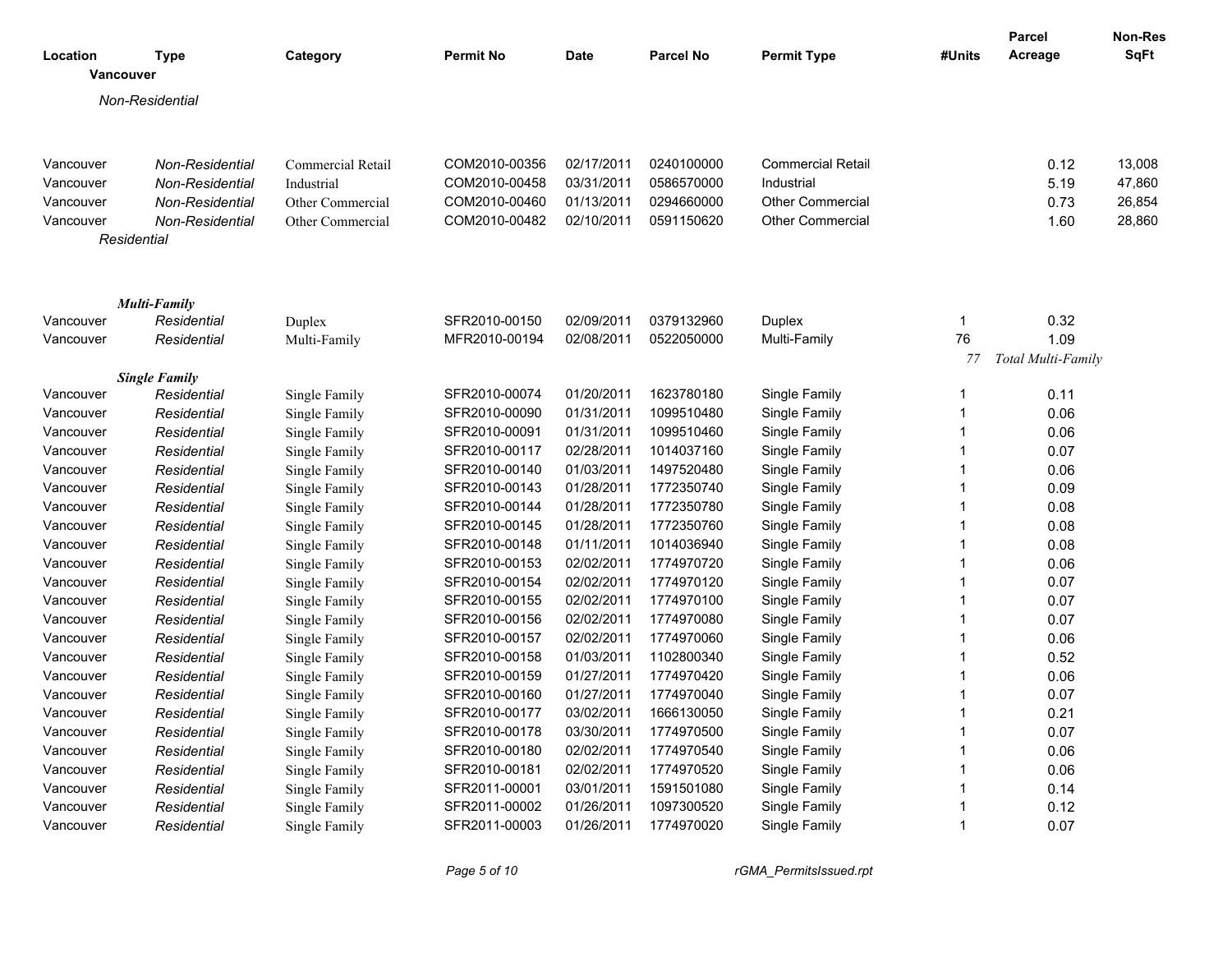|                       |                                     |                          |                  |             |                  |                          |              | <b>Parcel</b>       | <b>Non-Res</b> |
|-----------------------|-------------------------------------|--------------------------|------------------|-------------|------------------|--------------------------|--------------|---------------------|----------------|
| Location<br>Vancouver | Type                                | Category                 | <b>Permit No</b> | <b>Date</b> | <b>Parcel No</b> | <b>Permit Type</b>       | #Units       | Acreage             | <b>SqFt</b>    |
| Residential           |                                     |                          |                  |             |                  |                          |              |                     |                |
|                       |                                     |                          |                  |             |                  |                          |              |                     |                |
|                       |                                     |                          |                  |             |                  |                          |              |                     |                |
|                       | <b>Single Family</b>                |                          |                  |             |                  |                          |              |                     |                |
| Vancouver             | Residential                         | Single Family            | SFR2011-00008    | 02/18/2011  | 1097300500       | Single Family            | 1            | 0.10                |                |
| Vancouver             | Residential                         | Single Family            | SFR2011-00009    | 02/22/2011  | 1623690200       | Single Family            | $\mathbf 1$  | 0.09                |                |
| Vancouver             | Residential                         | Single Family            | SFR2011-00014    | 03/29/2011  | 1497520430       | Single Family            | -1           | 0.05                |                |
| Vancouver             | Residential                         | Single Family            | SFR2011-00016    | 03/30/2011  | 1099510160       | Single Family            | -1           | 0.19                |                |
|                       |                                     |                          |                  |             |                  |                          | 28           | Total Single Family |                |
|                       |                                     |                          |                  |             |                  | Vancouver Sub Total      | 105          |                     | 116,582        |
|                       |                                     |                          |                  |             |                  |                          |              |                     |                |
| <b>Vancouver UGA</b>  |                                     |                          |                  |             |                  |                          |              |                     |                |
|                       | Non-Residential                     |                          |                  |             |                  |                          |              |                     |                |
| Vancouver UC          | <b>Non-Residential</b>              | <b>Commercial Retail</b> | COM2010-00036    | 02/22/2011  | 0979700000       | <b>Commercial Retail</b> |              | 0.33                | 1,876          |
| Vancouver UC          | Non-Residential                     | Industrial               | COM2011-00009    | 02/08/2011  | 1855690000       | Industrial               |              | 4.92                | 3,706          |
| Vancouver UC          | <b>Non-Residential</b>              | Institutional            | COM2011-00049    | 03/21/2011  | 1866330100       | Institutional            |              | 3.36                | 2,250          |
| Residential           |                                     |                          |                  |             |                  |                          |              |                     |                |
|                       |                                     |                          |                  |             |                  |                          |              |                     |                |
| Vancouver UC          | <b>Single Family</b><br>Residential | <b>Additions</b>         | RES2011-00044    | 03/24/2011  | 1040700080       | <b>Additions</b>         | $\mathbf 1$  | 0.23                |                |
| Vancouver UC          | Residential                         | Mobile Home              | MOH2011-00006    | 03/23/2011  | 0976150050       | Mobile Home              | -1           | 0.29                |                |
| Vancouver UC          | Residential                         | Single Family            | SFR2010-00311    | 01/06/2011  | 1998480360       | Single Family            | -1           | 0.13                |                |
| Vancouver UC          | Residential                         | Single Family            | SFR2010-00341    | 01/13/2011  | 1450470070       | Single Family            | -1           | 0.06                |                |
| Vancouver UC          | Residential                         | Single Family            | SFR2010-00344    | 01/13/2011  | 1450470080       | Single Family            | $\mathbf 1$  | 0.07                |                |
| Vancouver UC          | Residential                         | Single Family            | SFR2010-00439    | 03/01/2011  | 1052600860       | Single Family            | 1            | 0.13                |                |
| Vancouver UC          | Residential                         | Single Family            | SFR2010-00443    | 01/25/2011  | 1570140340       | Single Family            | -1           | 0.10                |                |
| Vancouver UC          | Residential                         | Single Family            | SFR2010-00470    | 02/01/2011  | 1889360740       | Single Family            | $\mathbf 1$  | 0.17                |                |
| Vancouver UC          | Residential                         | Single Family            | SFR2010-00473    | 01/05/2011  | 1882870360       | Single Family            |              | 0.19                |                |
| Vancouver UC          | Residential                         | Single Family            | SFR2010-00478    | 01/06/2011  | 9860264700       | Single Family            | -1           | 0.17                |                |
| Vancouver UC          | Residential                         | Single Family            | SFR2010-00479    | 01/03/2011  | 9860260080       | Single Family            | -1           | 0.12                |                |
| Vancouver UC          | Residential                         | Single Family            | SFR2010-00481    | 01/10/2011  | 1564350860       | Single Family            | -1           | 0.13                |                |
| Vancouver UC          | Residential                         | Single Family            | SFR2010-00483    | 01/11/2011  | 1887310000       | Single Family            | $\mathbf{1}$ | 0.26                |                |
| Vancouver UC          | Residential                         | Single Family            | SFR2010-00495    | 03/01/2011  | 1569460140       | Single Family            | -1           | 0.11                |                |
| Vancouver UC          | Residential                         | Single Family            | SFR2010-00498    | 03/02/2011  | 1882200280       | Single Family            | $\mathbf 1$  | 0.53                |                |
|                       |                                     |                          |                  |             |                  |                          |              |                     |                |

*Page 6 of 10 rGMA\_PermitsIssued.rpt*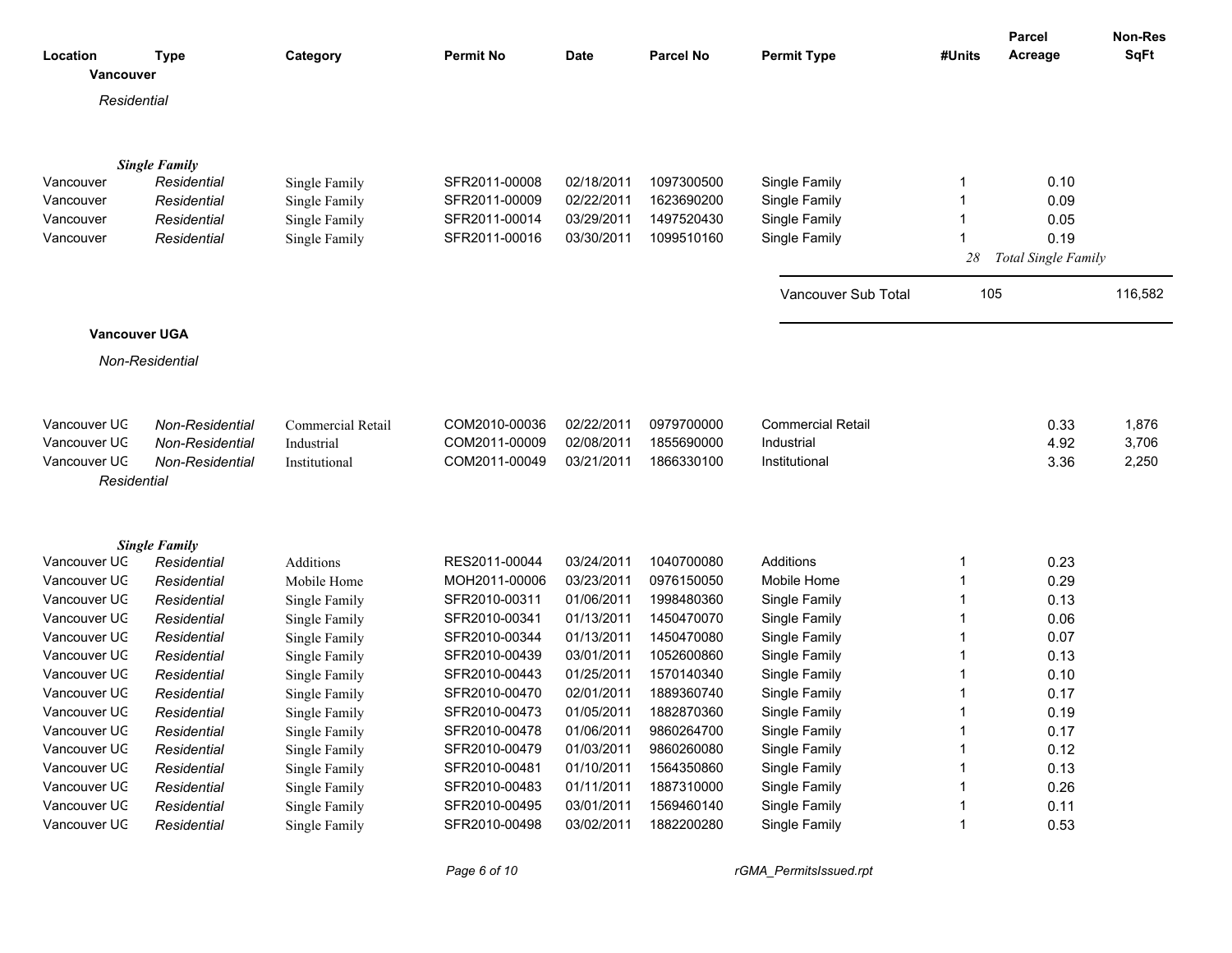| Location     | <b>Type</b><br><b>Vancouver UGA</b> | Category      | <b>Permit No</b> | <b>Date</b> | <b>Parcel No</b> | <b>Permit Type</b> | #Units | Parcel<br>Acreage | Non-Res<br>SqFt |
|--------------|-------------------------------------|---------------|------------------|-------------|------------------|--------------------|--------|-------------------|-----------------|
| Residential  |                                     |               |                  |             |                  |                    |        |                   |                 |
|              |                                     |               |                  |             |                  |                    |        |                   |                 |
|              |                                     |               |                  |             |                  |                    |        |                   |                 |
|              | <b>Single Family</b>                |               |                  |             |                  |                    |        |                   |                 |
| Vancouver UC | Residential                         | Single Family | SFR2010-00505    | 01/31/2011  | 1570140320       | Single Family      |        | 0.12              |                 |
| Vancouver UC | Residential                         | Single Family | SFR2010-00506    | 01/25/2011  | 1040200050       | Single Family      |        | 0.23              |                 |
| Vancouver UC | Residential                         | Single Family | SFR2010-00508    | 01/28/2011  | 1816770260       | Single Family      |        | 0.13              |                 |
| Vancouver UC | Residential                         | Single Family | SFR2011-00001    | 02/14/2011  | 1819660000       | Single Family      |        | 1.30              |                 |
| Vancouver UC | Residential                         | Single Family | SFR2011-00004    | 03/01/2011  | 1055281860       | Single Family      |        | 1.77              |                 |
| Vancouver UC | Residential                         | Single Family | SFR2011-00007    | 02/16/2011  | 9860260480       | Single Family      |        | 0.14              |                 |
| Vancouver UC | Residential                         | Single Family | SFR2011-00008    | 02/16/2011  | 9860259830       | Single Family      |        | 0.13              |                 |
| Vancouver UC | Residential                         | Single Family | SFR2011-00010    | 03/01/2011  | 1882200460       | Single Family      |        | 0.41              |                 |
| Vancouver UC | Residential                         | Single Family | SFR2011-00011    | 03/24/2011  | 1570140300       | Single Family      |        | 0.14              |                 |
| Vancouver UC | Residential                         | Single Family | SFR2011-00013    | 03/24/2011  | 1570140260       | Single Family      |        | 0.12              |                 |
| Vancouver UC | Residential                         | Single Family | SFR2011-00014    | 02/16/2011  | 1819180000       | Single Family      |        | 0.30              |                 |
| Vancouver UC | Residential                         | Single Family | SFR2011-00015    | 03/03/2011  | 1859600080       | Single Family      |        | 0.22              |                 |
| Vancouver UC | Residential                         | Single Family | SFR2011-00019    | 03/16/2011  | 1879020000       | Single Family      |        | 0.50              |                 |
| Vancouver UC | Residential                         | Single Family | SFR2011-00020    | 03/04/2011  | 1879460100       | Single Family      |        | 0.06              |                 |
| Vancouver UC | Residential                         | Single Family | SFR2011-00021    | 03/09/2011  | 1050001680       | Single Family      |        | 0.07              |                 |
| Vancouver UC | Residential                         | Single Family | SFR2011-00022    | 03/09/2011  | 1050001660       | Single Family      |        | 0.06              |                 |
| Vancouver UC | Residential                         | Single Family | SFR2011-00023    | 03/08/2011  | 1052600620       | Single Family      |        | 0.19              |                 |
| Vancouver UC | Residential                         | Single Family | SFR2011-00028    | 03/18/2011  | 9860288650       | Single Family      |        | 0.17              |                 |
| Vancouver UC | Residential                         | Single Family | SFR2011-00029    | 03/18/2011  | 9860288630       | Single Family      |        | 0.16              |                 |
| Vancouver UC | Residential                         | Single Family | SFR2011-00030    | 03/16/2011  | 9860264660       | Single Family      |        | 0.21              |                 |
| Vancouver UC | Residential                         | Single Family | SFR2011-00031    | 03/16/2011  | 1861930080       | Single Family      |        | 0.21              |                 |
| Vancouver UC | Residential                         | Single Family | SFR2011-00034    | 03/23/2011  | 1049670060       | Single Family      |        | 0.09              |                 |
| Vancouver UC | Residential                         | Single Family | SFR2011-00035    | 03/24/2011  | 1040700080       | Single Family      |        | 0.23              |                 |
| Vancouver UC | Residential                         | Single Family | SFR2011-00037    | 03/30/2011  | 1879460640       | Single Family      |        | 0.08              |                 |
| Vancouver UC | Residential                         | Single Family | SFR2011-00038    | 03/30/2011  | 1879460420       | Single Family      |        | 0.07              |                 |

Vancouver UGA *Residential* Single Family SFR2011-00041 03/30/2011 9860288680 Single Family 1 0.18 Vancouver UGA *Residential* Single Family SFR2011-00042 03/24/2011 1060360620 Single Family 1 0.07 Vancouver UGA *Residential* Single Family SFR2011-00044 03/29/2011 9860259020 Single Family 1 0.14 Vancouver UGA *Residential* Single Family SFR2011-00045 03/29/2011 9860259870 Single Family 1 0.12 Vancouver UGA *Residential* Single Family SFR2011-00047 03/23/2011 9860258820 Single Family 1 0.13 Vancouver UGA *Residential* Single Family SFR2011-00051 03/30/2011 1564350500 Single Family 1 0.15

Vancouver UGA *Residential* Single Family SFR2011-00052 03/18/2011 1464490340 Single Family 1 0.18 Vancouver UGA *Residential* Single Family SFR2011-00054 03/30/2011 1060360060 Single Family 1 0.07 Vancouver UGA *Residential* Single Family SFR2011-00065 03/23/2011 1882200140 Single Family 1 0.46 Vancouver UGA *Residential* Single Family SFR2011-00066 03/21/2011 1882200220 Single Family 1 0.43

*Page 7 of 10 rGMA\_PermitsIssued.rpt*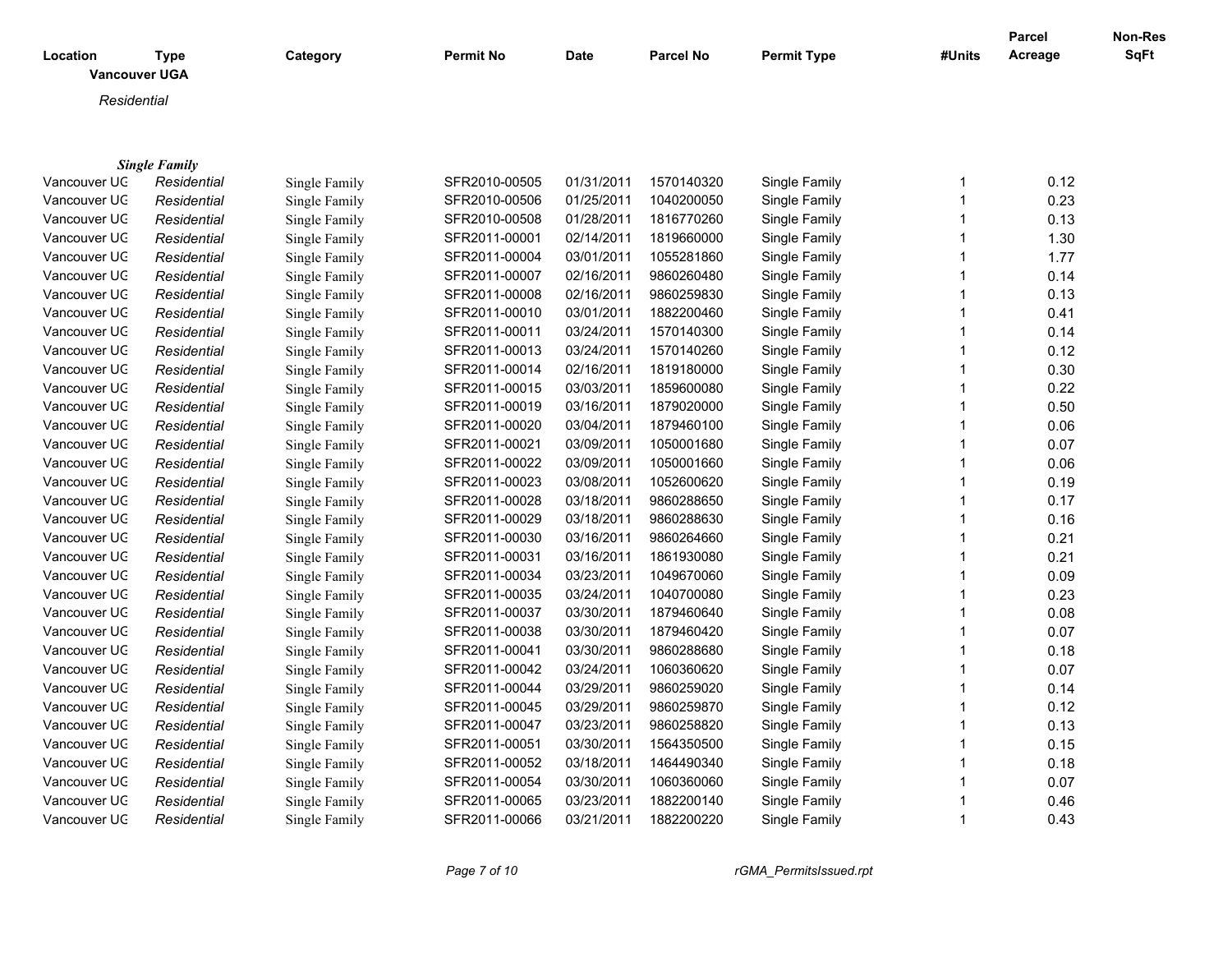| Location<br><b>Vancouver UGA</b> | <b>Type</b>                                        | Category                       | <b>Permit No</b>               | Date                     | <b>Parcel No</b>         | <b>Permit Type</b>             | #Units | Parcel<br>Acreage                  | Non-Res<br>SqFt |
|----------------------------------|----------------------------------------------------|--------------------------------|--------------------------------|--------------------------|--------------------------|--------------------------------|--------|------------------------------------|-----------------|
| Residential                      |                                                    |                                |                                |                          |                          |                                |        |                                    |                 |
| Vancouver UC<br>Vancouver UC     | <b>Single Family</b><br>Residential<br>Residential | Single Family<br>Single Family | SFR2011-00067<br>SFR2011-00071 | 03/23/2011<br>03/21/2011 | 1195750450<br>1882200080 | Single Family<br>Single Family |        | 0.13<br>0.53                       |                 |
| Vancouver UC                     | Residential                                        | Single Family                  | SFR2011-00079                  | 03/24/2011               | 9860261130               | Single Family                  | 53     | 0.30<br><b>Total Single Family</b> |                 |
|                                  |                                                    |                                |                                |                          |                          | Vancouver UGA Sub Total        |        | 53                                 | 7,832           |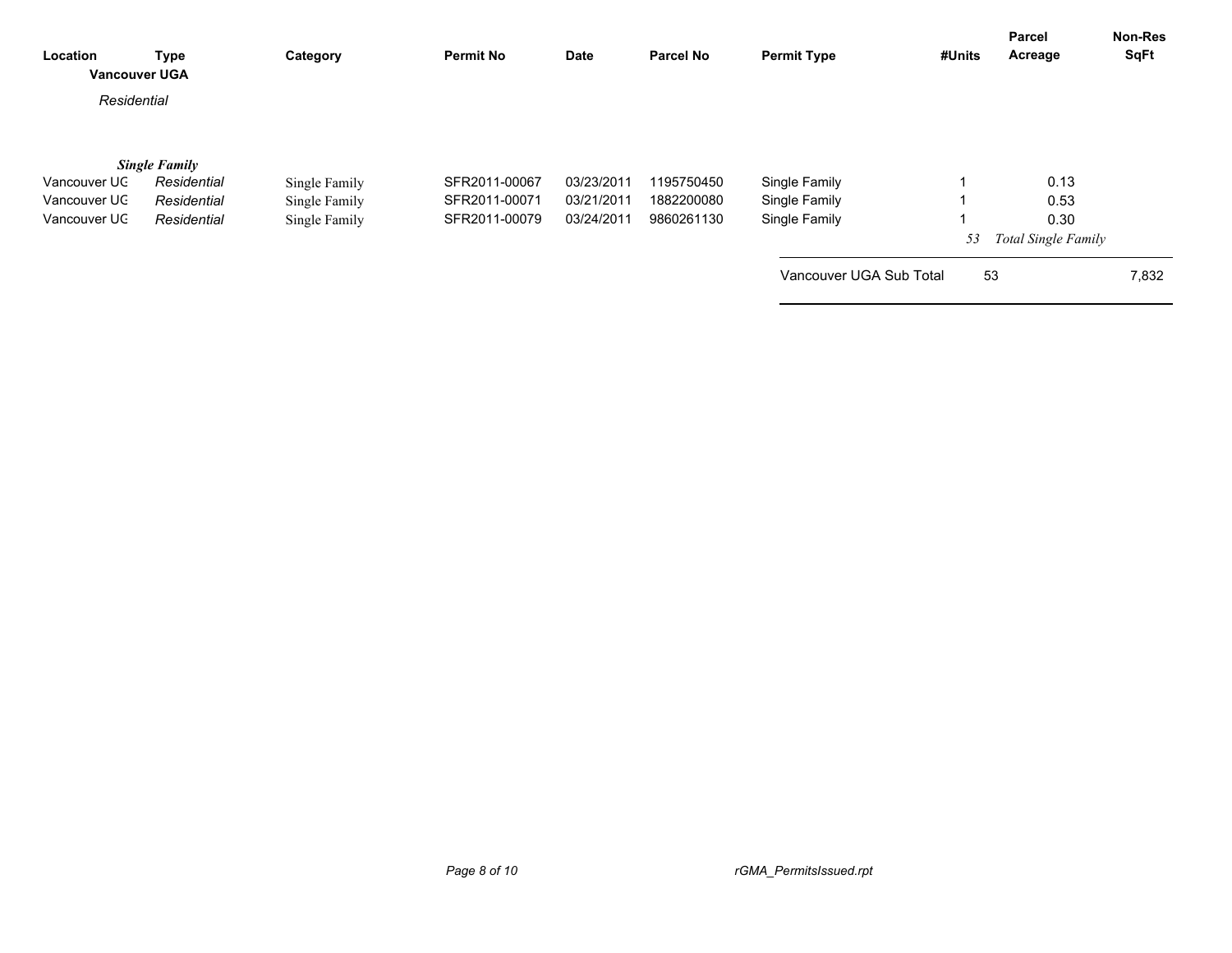| Location<br>Washougal | <b>Type</b>          | Category      | <b>Permit No</b> | <b>Date</b> | <b>Parcel No</b> | <b>Permit Type</b>  | #Units | Parcel<br>Acreage          | Non-Res<br><b>SqFt</b> |
|-----------------------|----------------------|---------------|------------------|-------------|------------------|---------------------|--------|----------------------------|------------------------|
| Residential           |                      |               |                  |             |                  |                     |        |                            |                        |
|                       | <b>Single Family</b> |               |                  |             |                  |                     |        |                            |                        |
| Washougal             | Residential          | Single Family | 10110051         | 01/06/2011  | 1328390240       | Single Family       |        | 0.22                       |                        |
| Washougal             | Residential          | Single Family | 11010022         | 02/16/2011  | 1323770040       | Single Family       |        | 0.18                       |                        |
| Washougal             | Residential          | Single Family | 11010036         | 02/09/2011  | 1328390200       | Single Family       |        | 0.11                       |                        |
| Washougal             | Residential          | Single Family | 11010041         | 02/09/2011  | 1328390120       | Single Family       |        | 0.11                       |                        |
| Washougal             | Residential          | Single Family | 11010046         | 02/09/2011  | 1328390020       | Single Family       |        | 0.11                       |                        |
| Washougal             | Residential          | Single Family | 11010060         | 02/18/2011  | 1300460180       | Single Family       |        | 0.14                       |                        |
| Washougal             | Residential          | Single Family | 11020009         | 03/08/2011  | 1300460220       | Single Family       |        | 0.14                       |                        |
| Washougal             | Residential          | Single Family | 11020015         | 02/28/2011  | 1300460240       | Single Family       |        | 0.14                       |                        |
| Washougal             | Residential          | Single Family | 11020070         | 03/14/2011  | 1315300340       | Single Family       |        | 0.15                       |                        |
|                       |                      |               |                  |             |                  |                     | 9      | <b>Total Single Family</b> |                        |
|                       |                      |               |                  |             |                  | Washougal Sub Total | 9      |                            | $\mathbf{0}$           |